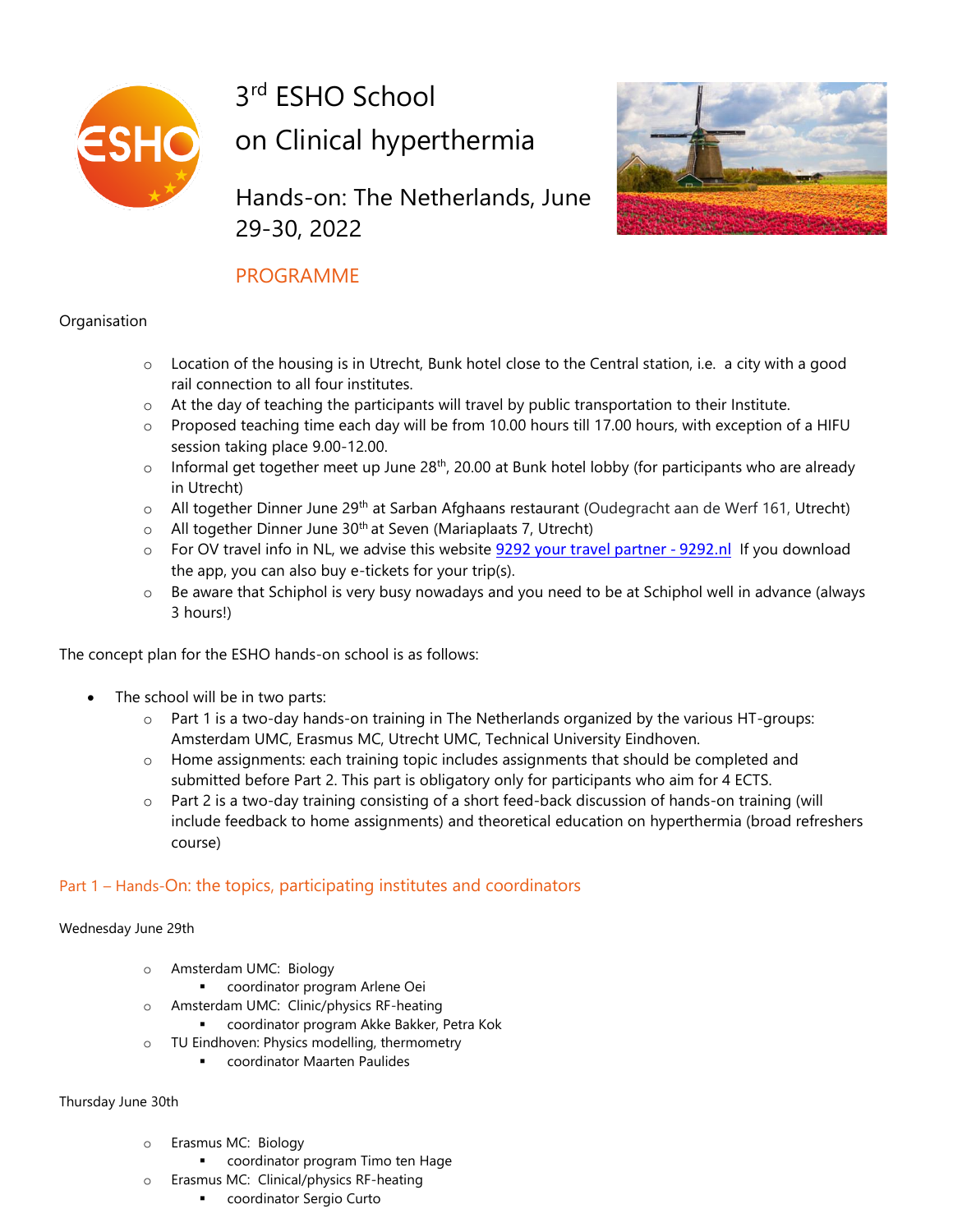o Utrecht MC: Clinic/Physics HIFU heating ■ coordinator Roel Decker

Date: Wednesday June 29th 2022

Subject: Biology: Molecular interactions Location: Amsterdam UMC, location AMC, Department of Radiation Oncology (route 75)

Program 10:00-10:30 Welcome and drinks

10:30-11:00 General Radiobiology and Hyperthermia (Arlene) 11:00-11:30 Importance of time interval between Radiotherapy and Hyperthermia (Mei) 11:30-12:00 HIPEC (Roxan)

12:00-12:30 Video instructions on how to work in the lab Demonstration of clonogenic assay, yH2AX, animal experiments

12:00-12:45 Lunch break

12:45-13:00 Tour on lab.

Divide in two groups of 4 students.

13:00-14:15 Hands on training part I

Group 1:

Roxan demonstrates how to trypsinize cells in (G2-115), count and plate them for clonogenic assay (make 2 plates: 1x control, 1x 4Gy).

Afterwards, had 2 plates ready to stain with crystal violet (prepare 10 days in advance).

Have plates ready to be counted 0-2-4-6-8 Gy. The group count the colonies and make graphs.

Group 2:

Mei demonstrates how to trypsinize cells (G2-114), count and plate cells on slides.

Afterwards you could have a yH2AX slide ready (prepare it a few days in advance) without DAPI and you can demonstrate the staining with DAPI.

and show them under the fluo mic what the cells look like.

Count foci of e.g., 5-10 cells per treatment: 0-1-2Gy (if we have pictures).

And they can calculate what the effect is of the dose of radiation and the amount if DNA breaks.

14:15-14:30 coffee/tea break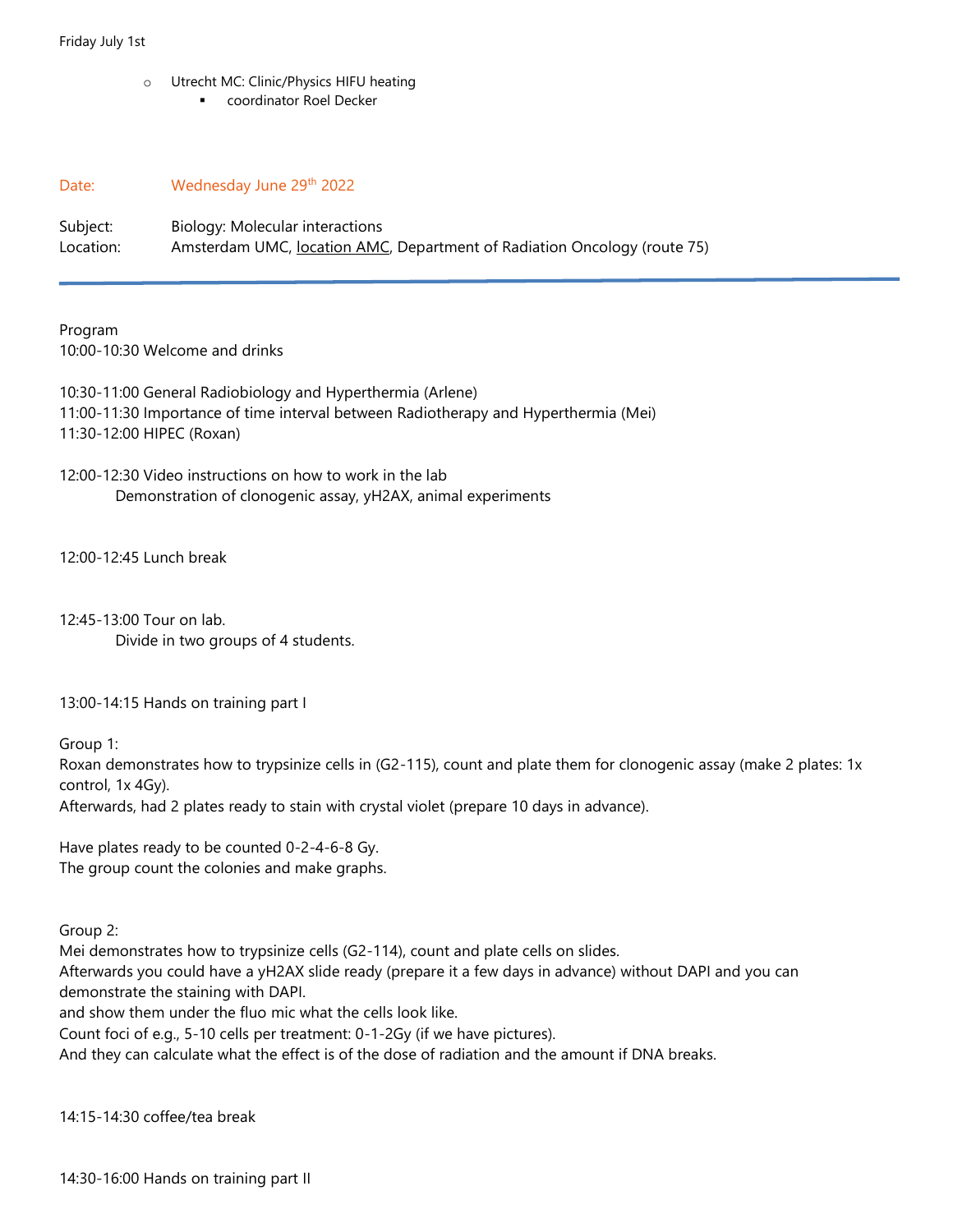Swap groups.

16:00-16:30 Discussing results, have drinks, closure of the day

# Date: Wednesday June 29<sup>th</sup> 2022

| Subject:  | Clinical/physics training (Alba 4D, Alba 4000, wIRA)                     |
|-----------|--------------------------------------------------------------------------|
| Location: | Amsterdam UMC, location AMC, Department of Radiation Oncology (route 75) |

# **Program**

| $09:45 - 10:00$                                   | Welcome with coffee                                                                                                                                                              |                  |
|---------------------------------------------------|----------------------------------------------------------------------------------------------------------------------------------------------------------------------------------|------------------|
| $10:00 - 10:05$<br>10:05 - 10:20<br>10:20 - 10:30 | Introduction (Hans Crezee)<br>Hyperthermia treatment planning (Petra Kok)<br>Invasive thermometry (Akke Bakker)                                                                  | B0-133           |
| $10:30 - 12:00$                                   | Hands-on training in two groups, 45 minutes per rotation<br>Hyperthermia treatment planning (Petra Kok)<br>1.<br>Invasive catheter placement (Akke Bakker)<br>2.                 | B0-215<br>B0-123 |
| $12:00 - 13:00$                                   | Lunch                                                                                                                                                                            |                  |
| 13:00 - 13:20<br>13:20 - 13:40<br>13:40 - 14:00   | Clinical results - Alba 4D, Alba 4000, wIRA (Willemijn Kolff)<br>Physics - Alba 4D, Alba 4000, wIRA (Hans Crezee)<br>Quality Assurance - Alba 4D, Alba 4000, wIRA (Remko Zweije) | B0-133           |
| 14:00 - 16:00                                     | Hands-on training in two groups, 60 minutes per rotation<br>3. Alba 4D (Remko Zweije)<br>wIRA/ Alba 4000 (Akke Bakker)<br>4.                                                     | B0-215<br>B0-123 |
| $16:00 - 16:15$                                   | Q&A and closing remarks (Hans Crezee)                                                                                                                                            | B0-133           |
| 16:15                                             | Drinks                                                                                                                                                                           |                  |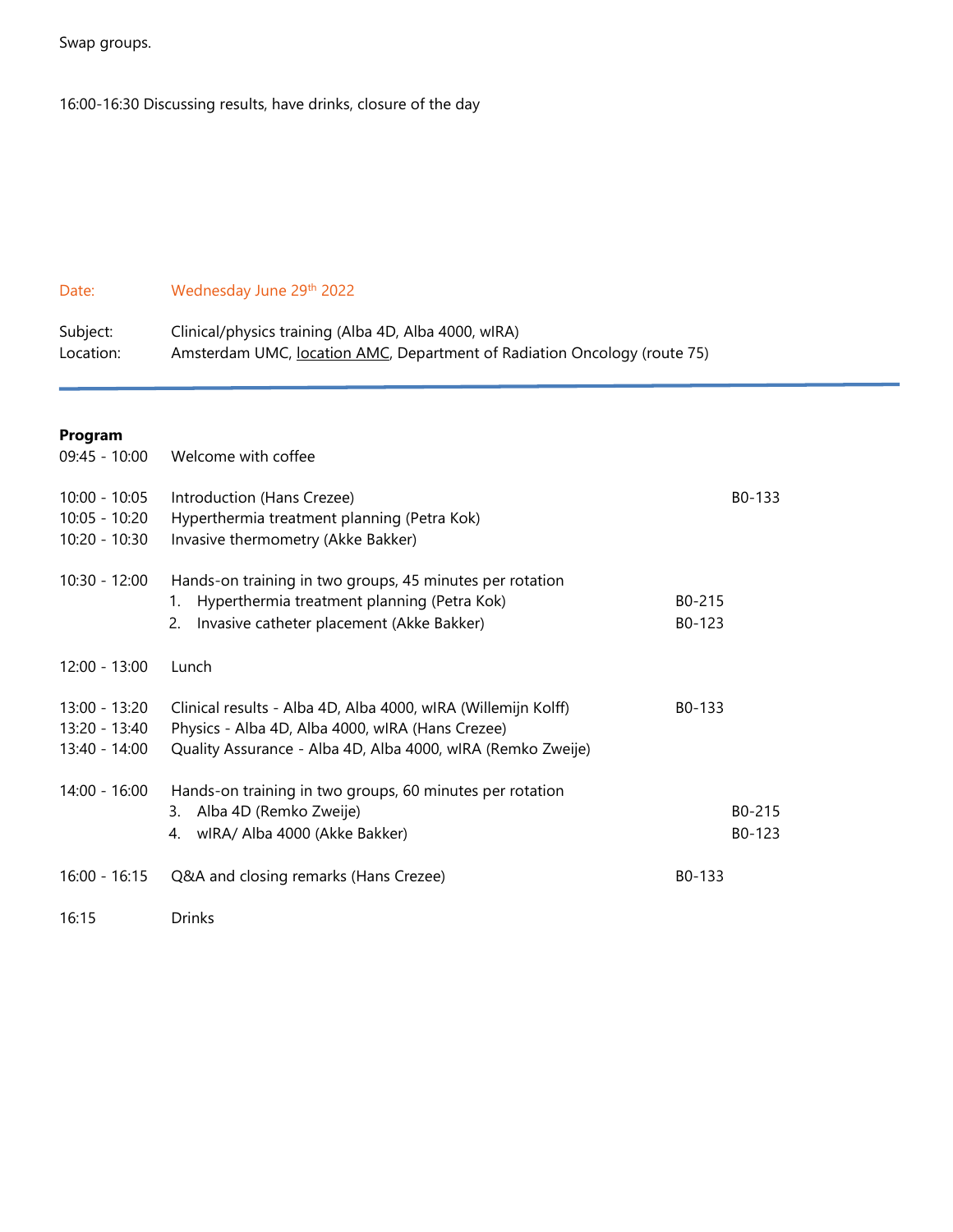# Date: Wednesday June 29<sup>th</sup> 2022

| Subject:  | Physics modelling, thermometry       |
|-----------|--------------------------------------|
| Location: | TU Eindhoven, Center for Care & Cure |

## **Program**

| $9.00$ am:  | Welcome & coffee                                                                                   |
|-------------|----------------------------------------------------------------------------------------------------|
| $9.30$ am:  | Presentation on Center for Care and Cure<br>Introduction to hyperthermia physics and device design |
| $10.30$ am: | Introduction on EM modelling                                                                       |
| 11.30 am:   | Hands on: EM modelling                                                                             |
|             |                                                                                                    |
| 12.30 pm:   | Lunch                                                                                              |
|             |                                                                                                    |
| 1.30 pm:    | Continuation of hands on EM modelling                                                              |
| 2.30 pm:    | Introduction on thermal modelling                                                                  |
| 3 pm:       | Hands on: thermal modelling                                                                        |
| 3.30 pm:    | Comparison between the hands on designs                                                            |
| 4 pm:       | Presentation: MRT and thermal modelling in treatment                                               |
| 5 pm:       | <b>Drinks</b>                                                                                      |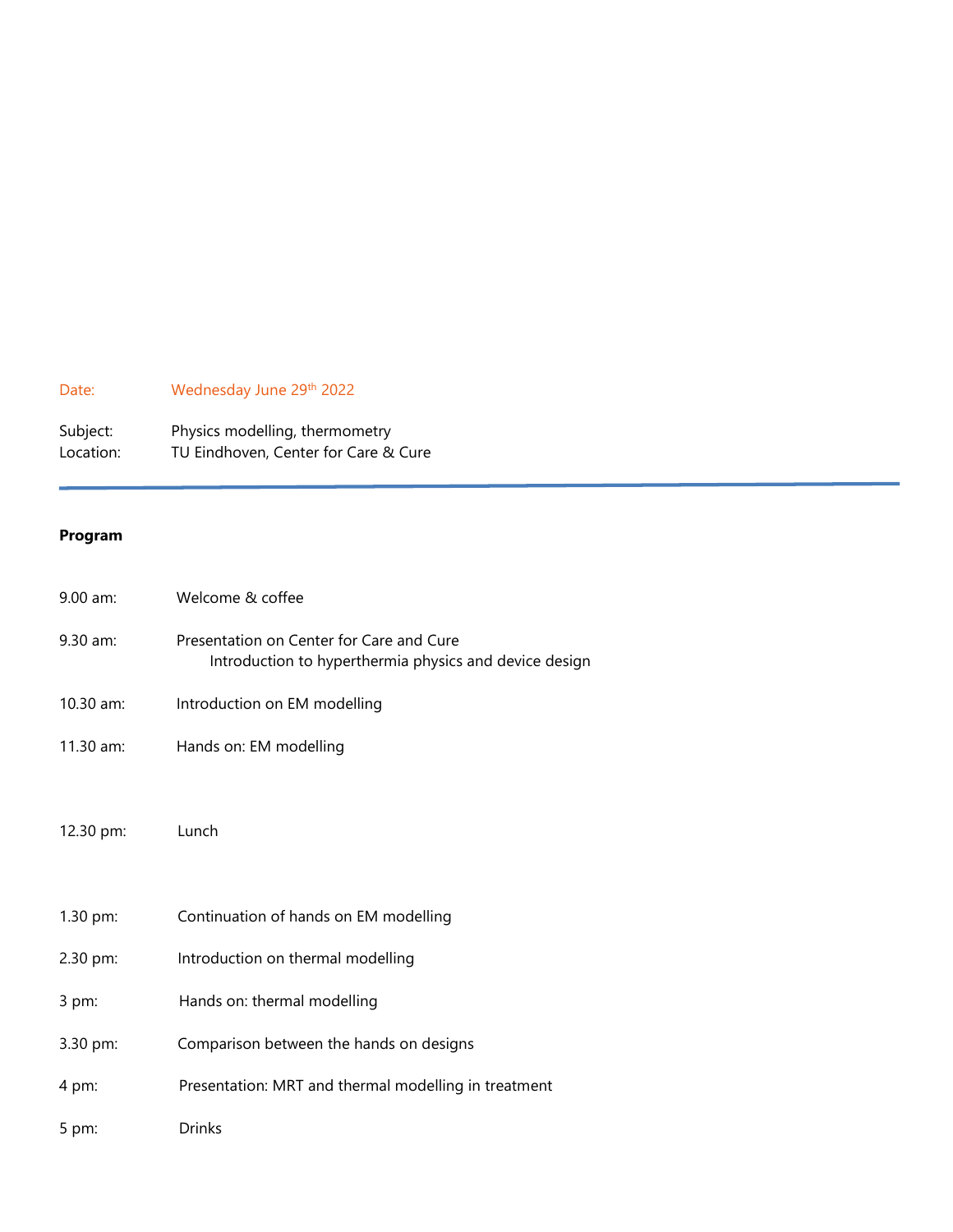#### Date: Thursday June 30<sup>th</sup> 2022

| Subject:  | Biology: Tumor microenvironment |
|-----------|---------------------------------|
| Location: | Erasmus MC, location XX,        |

09:30 – 09:45 Welcome and introduction

09:45 – 10:15 Hyperthermia-combination therapy of cancer focused on nanomedicine and tumor pathophysiology (Timo, Ann).

- 10:15 10:45 Thermosensitive liposomes (Loes, Reza)
- 10:45 11:00 Coffee / Tea
- 11:00 11:15 Infrastructure of the lab related to that (Timo)
- 11:15 11:45 Intravital microscopy, live cell imaging and super resolution confocal (Ann, Timo, Wenqiu)
- 11:45 12:00 Questions and preparation for afternoon
- 12:00 13:00 Lunch
- 13:00 16:00 Start practical in three groups; 60 minutes per practical including rotation (Timo)
	- 1) Making liposomes (TSLs) followed by quality control (size, pdi) (Loes)
	- 2) Testing TSLs for real time triggered kinetics (Reza)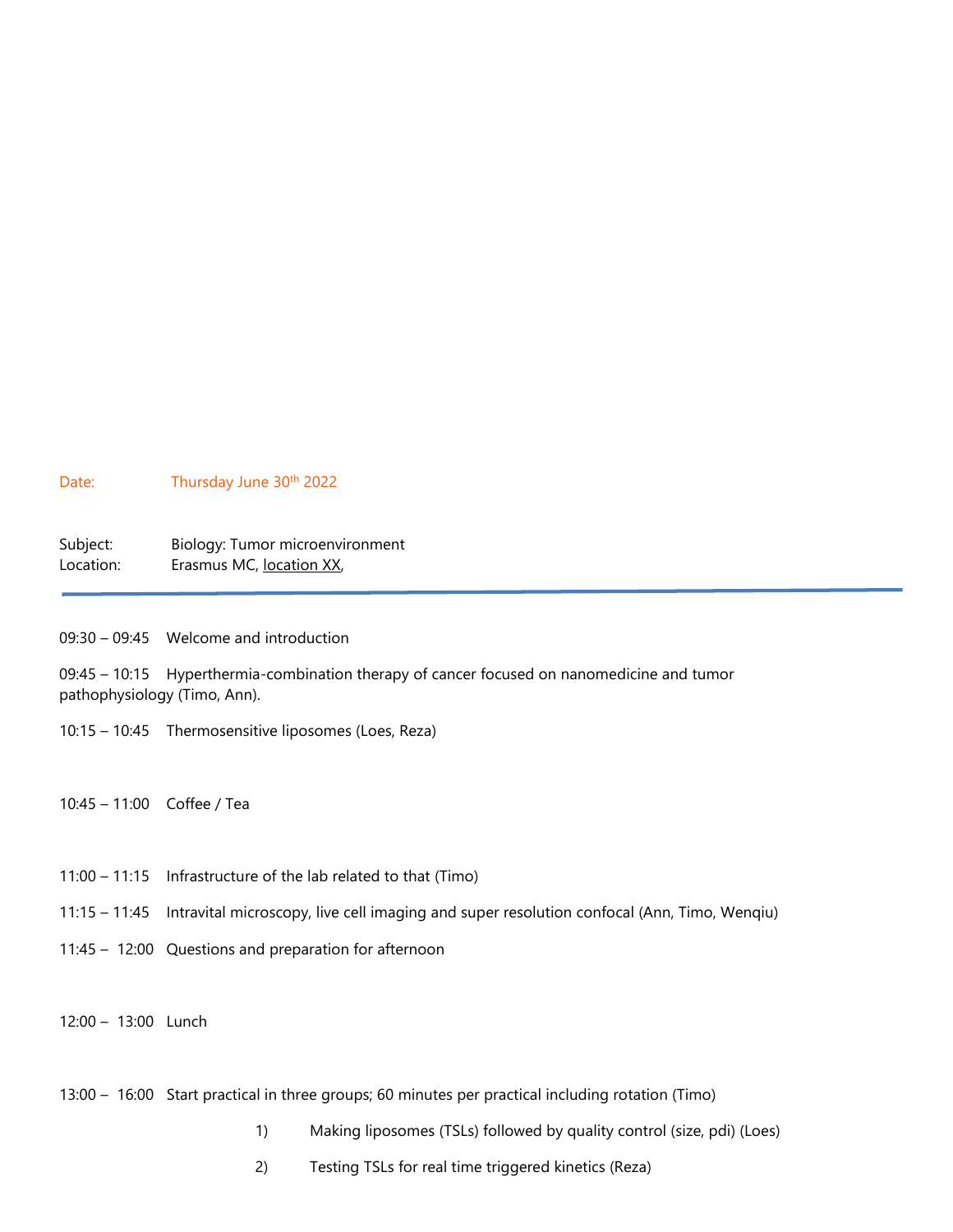3) Confocal imaging of cell – nano-system interaction (Wenqiu)

16:00 – 16:30 Finalization: discussion and evaluation, questions.

16:30 Drinks

Date: Thursday June 30<sup>th</sup> 2022

Subject: Clinical / physics of RF-heating: BSD-2000 Sigma60/Eye, BSD-2000-MR Arch, Lucite Cone Applicator, Hypercollar 3D, Intact beast Location: Erasmus MC, <u>location XX</u>,

### **Program**

|                 | Activity           |                | Location                 |                |
|-----------------|--------------------|----------------|--------------------------|----------------|
| 10:00-10:30     | $Coffee + Intro$   |                | <b>NG-502k</b>           |                |
|                 | Sergio             |                |                          |                |
|                 |                    |                |                          |                |
|                 |                    |                |                          |                |
|                 | Group A            |                | Group B                  |                |
|                 | Activity           | Location       | Activity                 | Location       |
| 10:30-11:15     | Treatment planning | NG-s18k        | Intact breast            | NG-502k /      |
|                 | Anton, Julian      |                | Jannis, Kemal, Ali       | Superficial HT |
|                 |                    |                |                          | treatment room |
| 11:15-12:00     | Intact breast      | NG-502k /      | Treatment planning       | NG-s18k        |
|                 | Jannis, Kemal, Ali | Superficial    | Anton, Julian            |                |
|                 |                    | treatment room |                          |                |
|                 |                    |                |                          |                |
| $12:00 - 13:00$ | Lunch              |                | <b>NG-532</b>            |                |
|                 |                    |                |                          |                |
|                 | Group A            | Location       | Group B                  | Location       |
| $13:00 - 14:20$ | Superficial + HN   | Superficial HT | Deep non-MR, MR          | Superficial HT |
|                 | Anderson, Marieke, | treatment room | Ali, Inge, Kemal, Jannis | treatment room |
|                 | Julian             |                |                          |                |